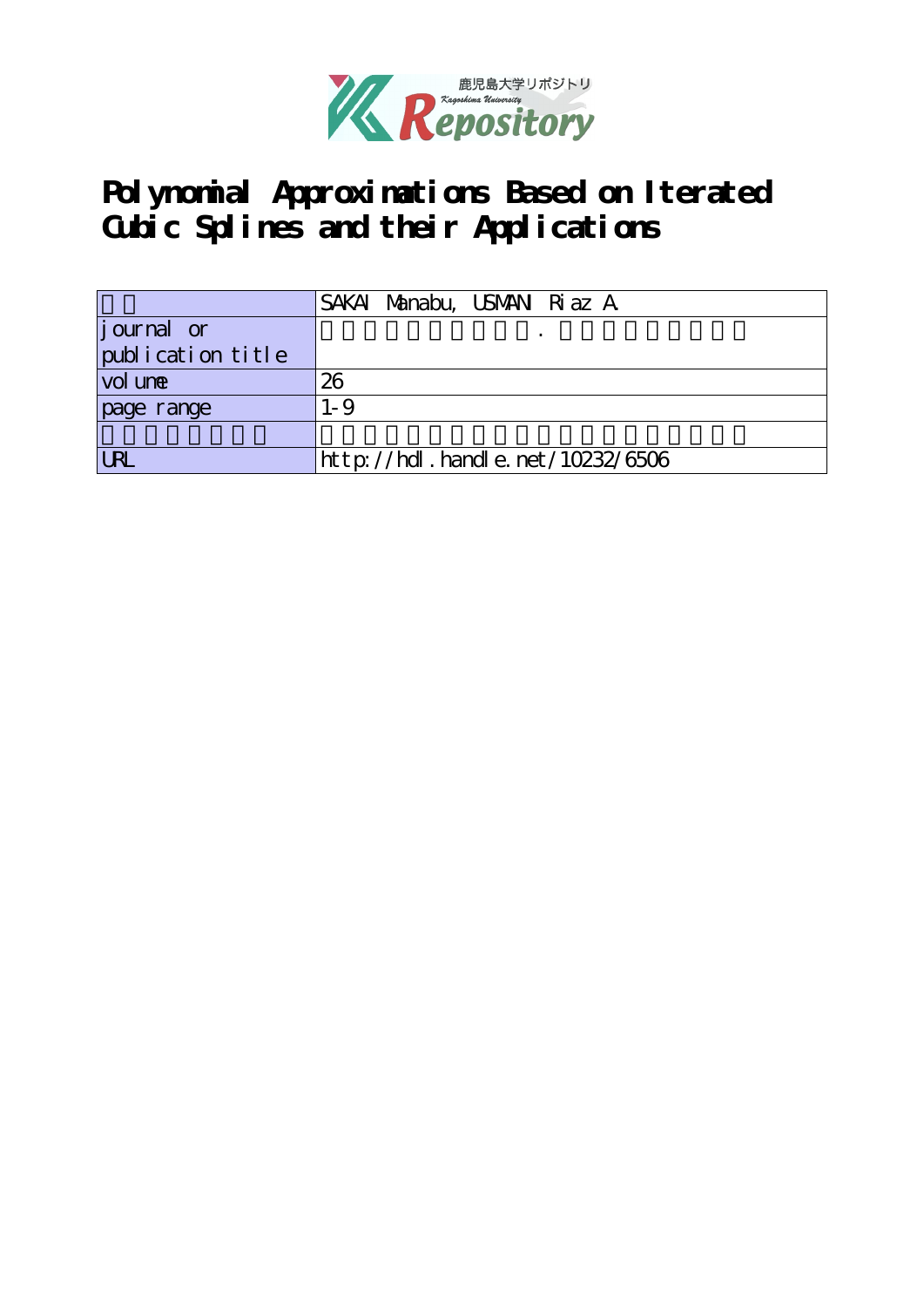**Polynomial Approximations Based on Iterated Cubic Splines and their Applications**

|                   | SAKAI Manabu, USMAN Riaz A           |
|-------------------|--------------------------------------|
| journal or        |                                      |
| publication title |                                      |
| vol une           | 26                                   |
| page range        | $1 - 9$                              |
|                   |                                      |
| <b>LRL</b>        | http://hdl.handle.net/10232/00004009 |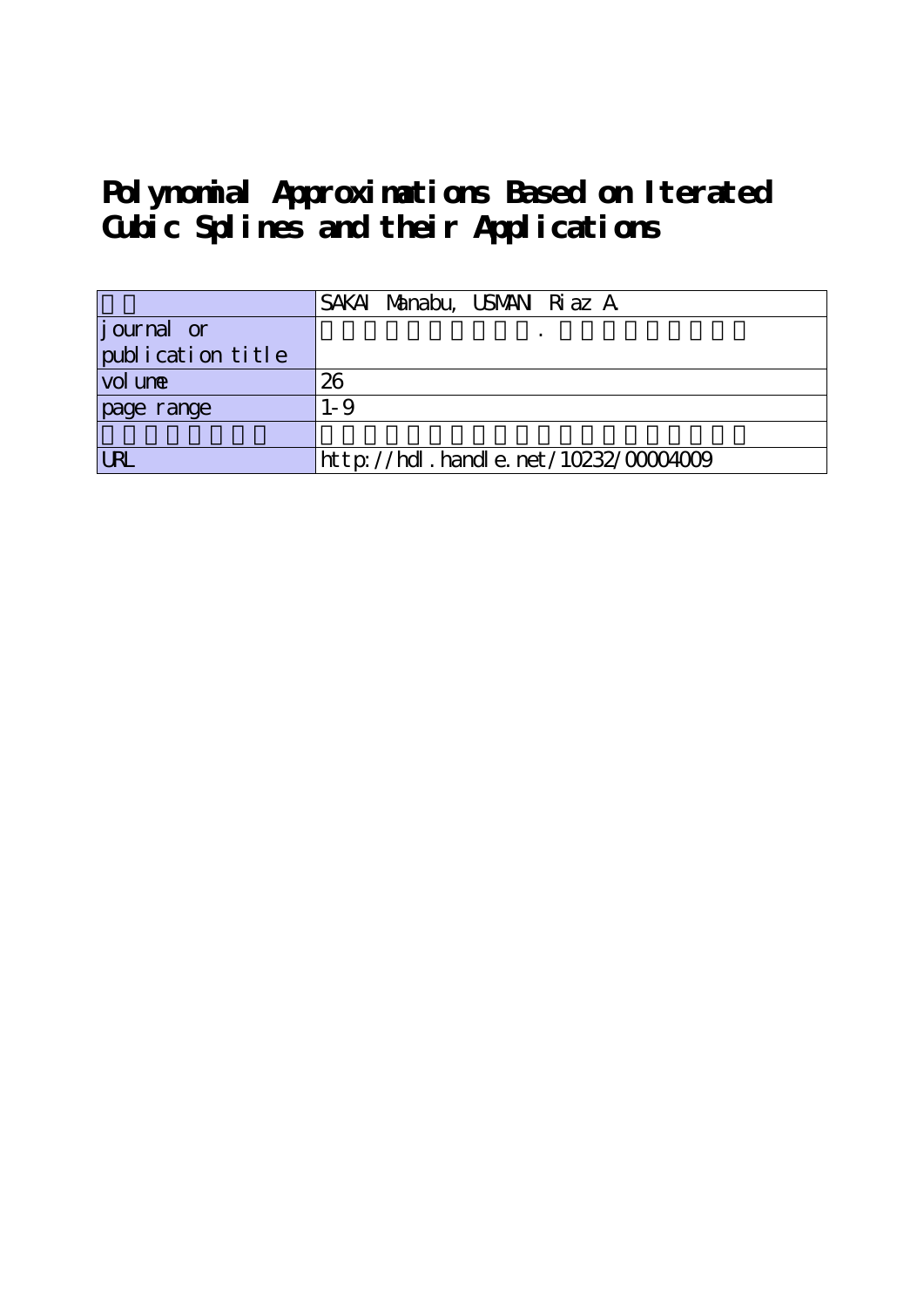Rep. Fac. Sci. Kagoshima Univ. (Math., Phys. & Chem.), No. 26, 1-9, 1993.

# Polynomial Approximations Based on Iterated Cubic Splines and their Applications

Manabu SAKAI\* and Riaz A. USMANI\*\*

(Received July 6, 1993)

#### Abstract

We consider an application of iterated cubic splines to Hermite intepolation which is of much use for development of numerical integration formulas of singular integrals. Some numerical examples are given to illustrate the usefulness of our methods.

### 1. Introduction and description of the methods

Iterated splines are of much use for order-preserving approximations to a given function There is computational evidence that these give better results than a single spline  $(11, 14)$ , [6]). For  $n\geq 1$  and a sufficiently smooth function f defined on [0, 1], we consider an application of the iterated cubic splines to the Hermite interpolant  $p_{2m+1}$  of the function f at two points  $x_i$ and  $x_{i+1}$  (0≤i≤n-1), i.e.,

(1) 
$$
p_{2m+1}^{(k)}(x_j) = f^{(k)}(x_j) \quad (j = i, i+1; 0 \le k \le m-1)
$$

where  $x_i=ih (=j/n, nh=1)$ . Note that polynomial  $p_{2m+1}$  of degree  $2m+1$  is given in ([1], [2]):

(2) 
$$
p_{2m+1}(x) = f_i T_{m,0}(\theta) + f_{i+1} T_{m,0}(1-\theta) + h \{ f'_i T_{m,1}(\theta) - f'_{i+1} T_{m,1}(1-\theta) \} + \cdots + h^m \{ f_i^{(m)} T_{m,m}(\theta) + (-1)^m f_{i+1}^{(m)} T_{m,m}(1-\theta) \} \quad (x = x_i + \theta h, \ 0 \le \theta \le 1)
$$

with

(3) 
$$
k! T_{m,k}(\theta) = \theta^k - \sum_{j=0}^m (-1)^j \binom{m-k+j}{j} \binom{2m-k+1}{m-j} \theta^{m+s+1}.
$$

Department of Mathematics, Faculty of Science, Kagoshima University, 1-21-35 Korimoto, Kagoshima 890, Japan

<sup>\*\*</sup> Department of Applied Mathematics, University of Manitoba, Winnipeg, Manitoba, Canada R3T 2N2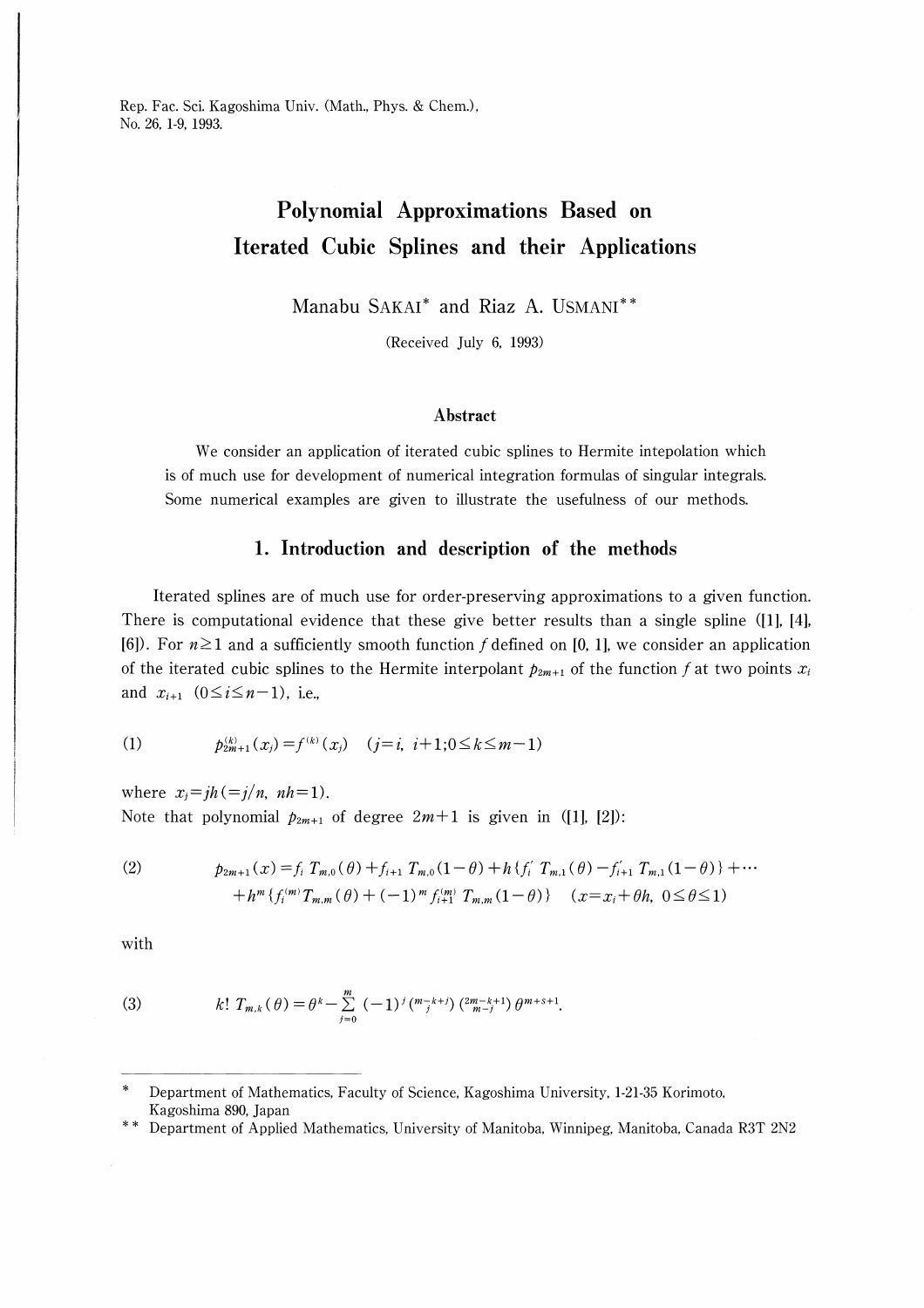The iterated cubic spline  $s_m$  ( $m \ge 0$ ) can be recursively defined as follows. Let  $s_0$  and  $s_m$  $(m\geq 1)$  be the usual cubic spline interpolants of f and  $s'_{m-1}$ , respectively, i.e.,

(4) 
$$
s_{0,j} (= s_0(x_j)) = f_j, \ s_{m,j} (= s_m(x_j)) = s'_{m,j} \quad (0 \le j \le n)
$$

subject to

(5) 
$$
\Delta^k s'_{m,0} = \nabla^k s'_{m,n} = 0 \quad (m \ge 0)
$$

where  $0 \le k \le n$  and  $\Delta(\nabla)$  is the forward (backward) difference operator. For the periodic function  $f$ , end conditions  $(5)$  are to be replaced by

(6) 
$$
s_{m,0}^{(r)} = s_{m,n}^{(r)} \quad (0 \leq r \leq 2, \ m \geq 0).
$$

Here we have to notice that the coefficient matrices for determining the iterated cubic splines  $s_m$  ( $m \ge 0$ ) are exactly the same, i.e.,  $s_m$  ( $m \ge 1$ ) are easily obtained with little additional effort ([1], page 14). For practical treatment of end conditions (5) (in order to get a tridiagonal system for determining the iterated cubic spline  $s_m$ ), see [4]. For example,  $\Delta^9 s'_{m,0} = 0$  (which will be used in numerical examples) can be equivalently rewritten as follows:

(7) 
$$
s'_{m,0} + (265/71) s'_{m,1} = (92017d_1 - 24637d_2 + 6567d_3 - 1715d_4 + 419d_5 - 87d_6 + 13d_7 - d_8)/15336
$$

where  $d_i$  is the right hand side of the consistency relation for the cubic spline  $s_m$ .

(8) 
$$
(s'_{m,j+1}+4s'_{m,j}+s'_{m,j-1})/6=(s_{m,j+1}-s_{m,j-1})/2h.
$$

To get an idea of how the *m*-th iterated cubic spline  $s_m$  approximates the *m*-th derivative  $f^{(m)}$ , we give the following two lemmas based on results in [4] (non-periodic case) and [6] (periodic case) where the term  $O(h^p)(p>0)$  denotes a quantity whose size is proportional to  $h^{\rho}$  or possibly smaller and  $C_{\theta}^{q}[0, 1]$  is the set of functions in  $C^{q}(-\infty, \infty)$  which are periodic with period one.

Lemma 1. For  $1 \le m \le 9$  and  $f \in C_p^9[0, 1]$  (periodic case) and  $1 \le m \le k \le 9$  and  $f \in C^9[0, 1]$  (nonperiodic case), the iterated cubic spline  $s_m$  ( $m \ge 0$ ) can be uniquely and recursively determined for sufficiently small h under  $(4)$  and  $(5)$   $(0r)(6)$ , and

$$
s_{m,j} = f_j^{(m)} - m \left\{ \frac{h^4}{180} f_j^{(m+4)} - \frac{h^6}{1512} f_j^{(m+6)} \right\} + O(h^L)
$$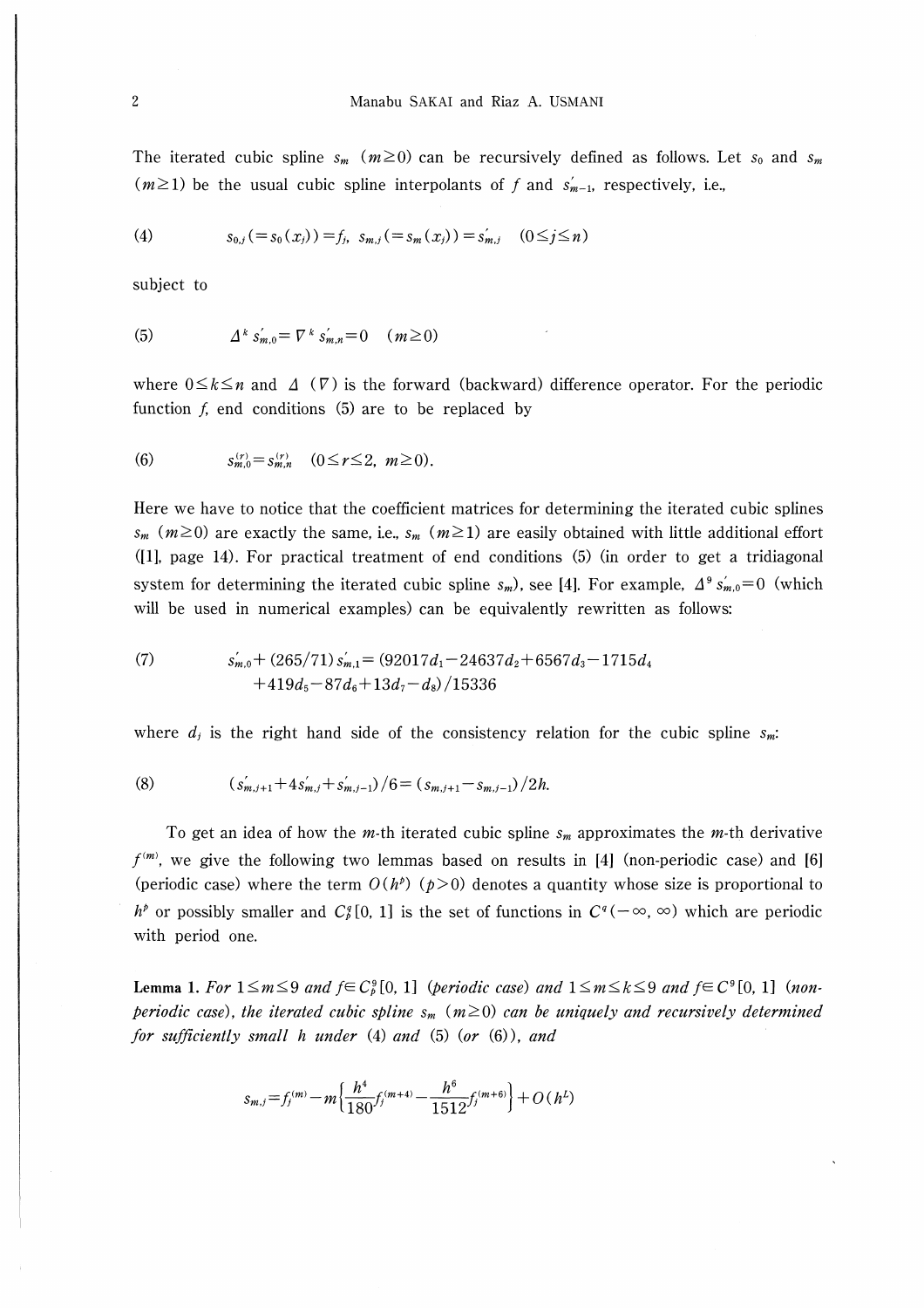with  $L=9-m$  in the periodic case and  $L=\min(9-m, k+1-m)$  in the non periodic case, where for  $m+4\geq 9$  and  $m+6\geq 9$ , the terms  $f_j^{(m+4)}$  and  $f_j^{(m+6)}$  are absorbed in the order term  $O(h^L)$ , respectively.

**Proof.** The non periodic cases  $m=1$ , 2 were covered in [4] while the periodic cases for all m were done in [6]. The similar technique in [4] gives the desired relations for  $m \geq 3$ . Just use m  $+4$  and  $m+6$  in place of m in the above lemma to obtain

(9)

(i) 
$$
h^4 s_{m+4,j} = h^4 f_j^{(m+4)} + O(h^L)
$$
  $(m \ge 4)$   
\n(ii)  $h^6 s_{m+6,j} = h^6 f_j^{(m+6)} + O(h^L)$   $(m \le 2)$ .

Combining the above asymptotic relations (9) with Lemma 1, we have

Lemma 2. For  $m \geq 1$ , under (4) and (5) (or (6))

$$
f_j^{(m)} = s_{m,j} + m \left\{ \frac{h^4}{180} s_{m+4,j} - \frac{h^6}{1512} s_{m+6,j} \right\} + O(h^L) \quad (0 \le j \le n).
$$

(ii) for  $k \geq 5$ ,  $f_j = s_{1,j} + \frac{h^4}{180} s_{5,j} + O(h^5)$ ,  $f_j'' = s_{2,j} + O(h^4)$ 

On making use of the above Lemma 2, we can obtain useful approximations to the derivatives  $f^{(r)}$  (1≤r≤3):

(i) for 
$$
k \ge 3
$$
,  $f'_j = s_{1,j} + O(h^3)$ 

(10)

(iii) for 
$$
k \ge 7
$$
,  $f_j' = s_{1,j} + \frac{h^4}{180} s_{5,j} - \frac{h^6}{1512} s_{7,j} + O(h^7)$   

$$
f_j'' = s_{2,j} + \frac{h^4}{90} s_{6,j} + O(h^6), \ f_j^{(3)} = s_{3,j} + \frac{h^4}{60} s_{7,j} + O(h^5).
$$

Hence we have the following theorem where  $\tilde{p}_{2m+1}$  of degree  $2m+1$  is the polynomial defined by (2) with the derivatives  $\tilde{f}_i^{(r)}$  ( $j=i$ ,  $i+1$ ,  $1\leq r\leq m$ ) approximated by using (10) (i)-(iii) for  $m=1$ , 2 and 3, respectively.

Theorem 1. For  $k \geq 2m+1$  (1 $\leq m \leq 3$ ) (The restriction on k, defined in (4), is not necessary in the periodic case) and  $f \in C_p^9[0, 1]$  or  $f \in C^9[0, 1]$ , then

$$
\tilde{p}_{2m+1}(x) - f(x) = O(h^{2m+2}) \quad (0 \le x \le 1)
$$

Next, for an approximation of the derivative function  $f'$ , we can use Lemma 2 again to obtain more accurate approximations to  $f_j^{(r)}$  (1≤r≤4) at node points: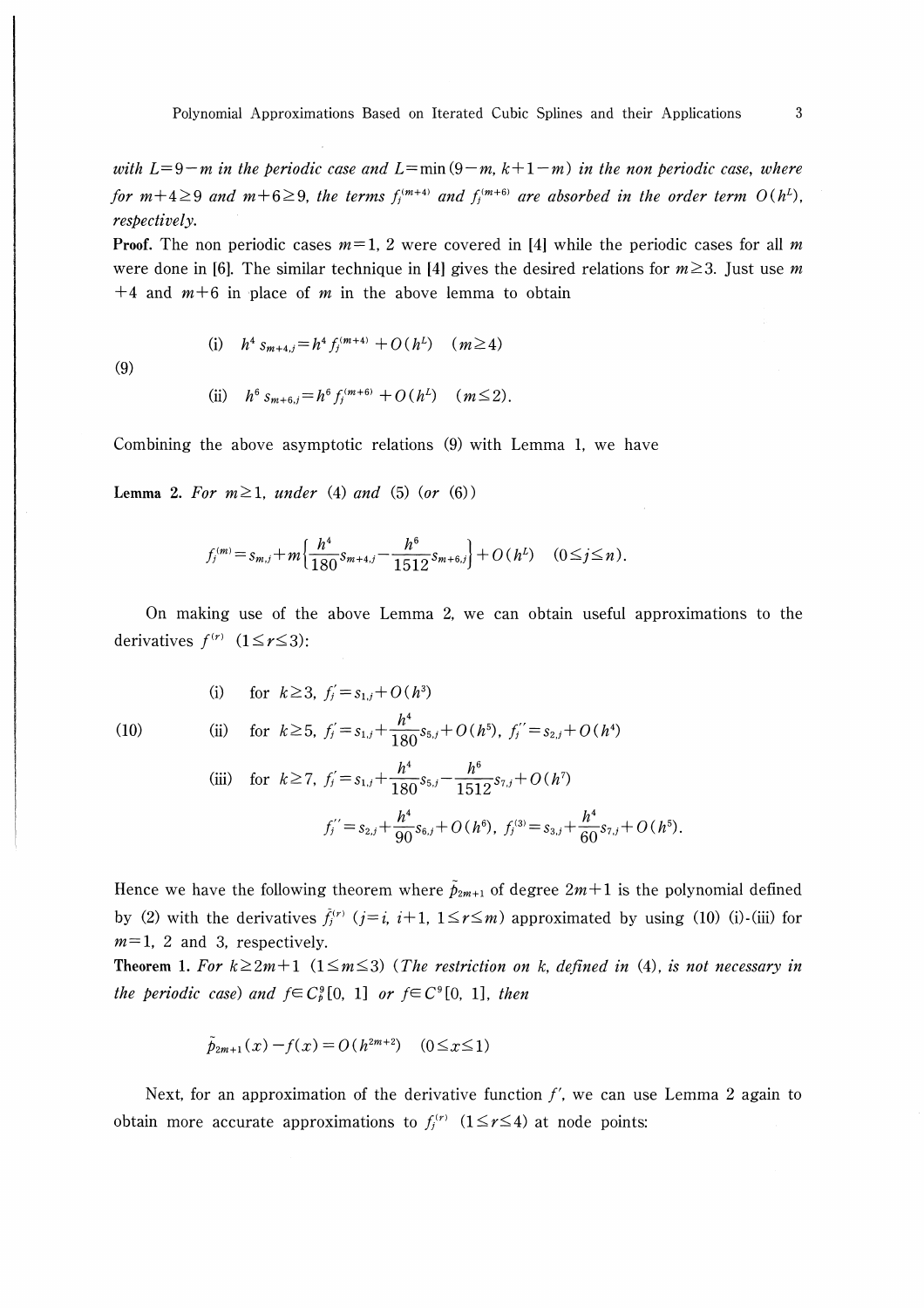(i) for 
$$
k \ge 4
$$
,  $f'_j = s_{1,j} + O(h^4)$ ,  $f''_j = s_{2,j} + O(h^3)$ 

 $(11)$ 

 $(12)$ 

(ii) for 
$$
k \ge 6
$$
,  $f_j' = s_{1,j} + \frac{h^4}{180} s_{5,j} + O(h^6)$ ,  $f_j'' = s_{2,j} + \frac{h^4}{90} s_{7,j} + O(h^5)$   
\n $f_j^{(3)} = s_{3,j} + O(h^4)$   
\n(iii) for  $k \ge 8$ ,  $f_j' = s_{1,j} + \frac{h^4}{180} s_{5,j} - \frac{h^6}{1512} s_{7,j} + O(h^8)$   
\n $f_j'' = s_{2,j} + \frac{h^4}{90} s_{6,j} - \frac{h^6}{756} s_{8,j} + O(h^7)$   
\n $f_j^{(3)} = s_{3,j} + \frac{h^4}{6} s_{7,j} + O(h^6)$ ,  $f_j^{(4)} = s_{4,j} + \frac{h^4}{45} s_{8,j} + O(h^5)$ .

Hence as an approximation of the first derivative, we have a polynomial  $\tilde{q}_{2m+1}$  of degree  $2m+1$  which is the Hermite interpolant of f' given by (2) with the derivatives  $f_j^{(r)}$  ( $j=i$ ,  $i+1$ ,  $1 \le r \le m+1$ ) approximated by use of the right hand sides of 11 (i)-(iii) without the order terms.

Theorem 2. For  $k \geq 2m+2$  ( $1 \leq m \leq 3$ ) (This restriction on k, defined in (4), is not necessary in the periodic case) and  $f \in C_p^9[0, 1]$  or  $f \in C^9[0, 1]$ ,

$$
\tilde{q}_{2m+1}(x) - f'(x) = O(h^{2m+2}) \quad (0 \le x \le 1).
$$

For an approximation of the second derivative  $f''$ , there exists a polynomial  $\tilde{r}_{2m+1}$  of degree  $2m+1$  which is the Hermite interplant of f'' given by (2) with the derivatives  $f_i^{(r)}$  $(j=i, i+1, 2 \le r \le m+2)$  approximated by using Lemma 2:

(i) for 
$$
k \ge 5
$$
,  $f_j'' = s_{2,j} + O(h^4)$ ,  $f_j^{(3)} = s_{3,j} + O(h^3)$   
\n(ii) for  $k \ge 7$ ,  $f_j'' = s_{2,j} + \frac{h^4}{90} s_{6,j} + O(h^6)$ ,  $f_j^{(3)} = s_{3,j} + \frac{h^4}{60} s_{7,j} + O(h^5)$   
\n $f_j^{(4)} = s_{4,j} + O(h^4)$   
\n(iii) for  $k \ge 9$ ,  $f_j'' = s_{2,j} + \frac{h^4}{90} s_{6,j} - \frac{h^6}{756} s_{8,j} + O(h^8)$ ,  
\n $f_j^{(3)} = s_{3,j} + \frac{h^4}{60} s_{7,j} - \frac{h^6}{504} s_{9,j} + O(h^7)$ ,  $f_j^{(4)} = s_{4,j} + \frac{h^4}{45} s_{8,j} + O(h^6)$   
\n $f_j^{(5)} = s_{5,j} + \frac{h^4}{36} s_{9,j} + O(h^5)$ .

Theorem 3. For  $k \geq 2m+3$  ( $1 \leq m \leq 3$ ) (This restriction on k, defined in (4), is not necessary in the periodic case) and  $f \in C_p^9[0, 1]$  or  $f \in C_p^9[0, 1]$ ,

$$
\tilde{r}_{2m+1}(x) - f''(x) = O(h^{2m+2}) \quad (0 \le x \le 1).
$$

 $\overline{4}$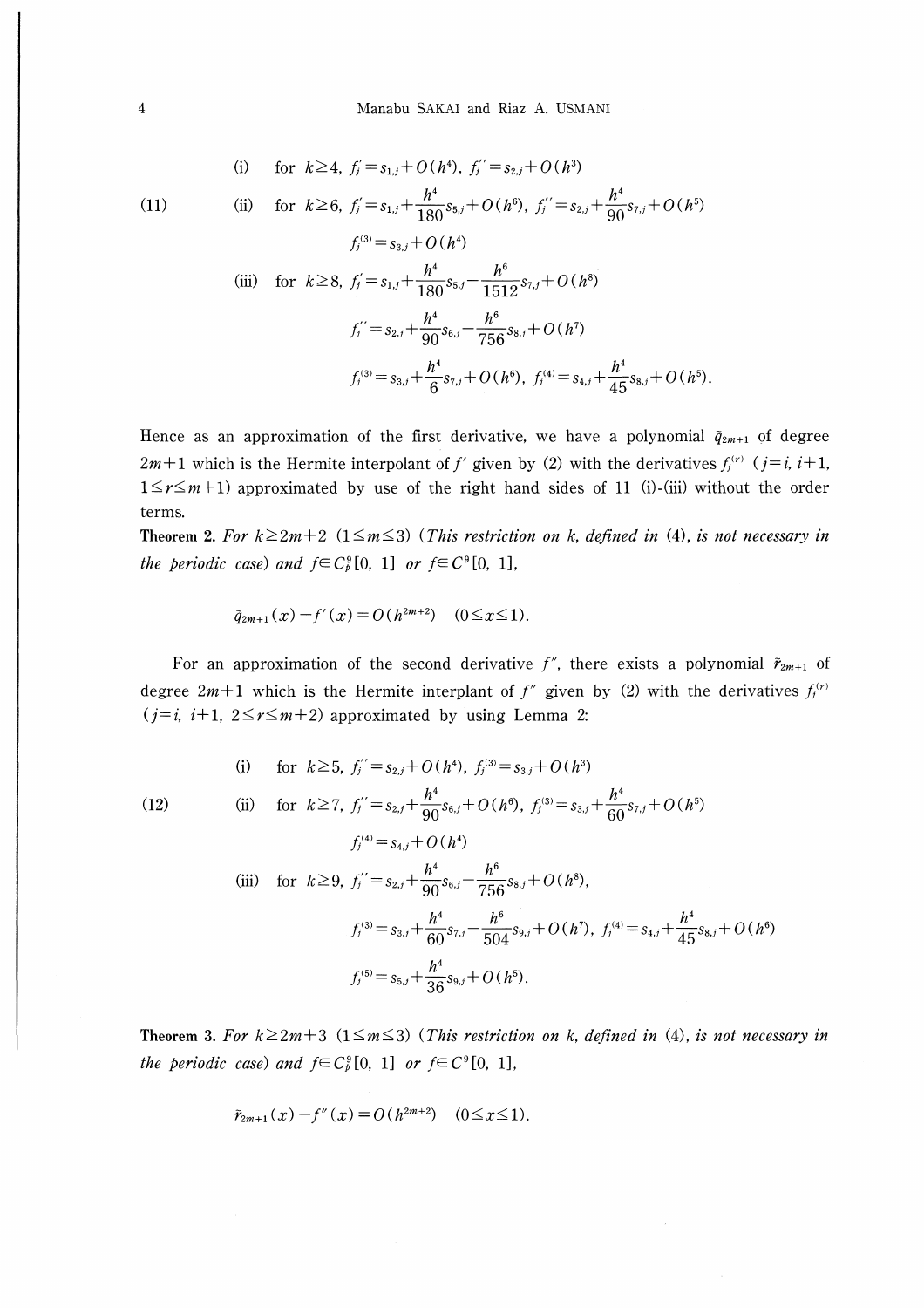Finally we note that polynomials  $\tilde{p}_{2m+1}$ ,  $\tilde{q}_{2m+1}$  and  $\tilde{r}_{2m+1}$  of degree  $2m+1$  are all *m*-times continuously differentiable functions on [0, 1] and order-preserving, i.e.,  $O(h^{2m+2})$ -approximations to  $f^{(r)}$  (0≤x≤2), respectively.

## 2. Numerical integration formulas for singular integrals

We consider an application of the above stated polynomial approximation to numerical integration formulas for singular integrals of the form:

(13) 
$$
\int_{x_j}^{x_{j+1}} w(x) f(x) dx \approx \text{ a linear combination of } f_i \quad (0 \leq i \leq n-1) \text{ }
$$

for some or all j  $(0 \le j \le n-1)$  where  $w(x) = x^{\sigma}$   $(\sigma > -1)$  or  $\log(x)$ . Now use of the above stated polynomial approximation  $\tilde{p}_{2m+1}$  to f leads to following numerical integration formulas  $I_{m,j}(h)$  (1≤m≤3):

(14) 
$$
I_{m,j}(h) = \int_{x_j}^{x_{j+1}} w(x) p_{2m+1}(x) dx \Big( = \sum_{i=0}^{m} h^i \{ \alpha_j^{(i)} f_j^{(i)} + (-1)^i \beta_j^{(i)} f_{j+1}^{(i)} \} \Big)
$$

with

(15) 
$$
\alpha_j^{(i)} = h \int_0^1 w(x_j + \theta h) T_{m,i}(\theta) d\theta \text{ and } \beta_j^{(i)} = h \int_0^1 w(x_j + \theta h) T_{m,i} (1 - \theta) d\theta.
$$

For the error in  $I_{m,j}(h)$ , by means of Theorems 1-3, it is straightforward to show the following theorem.

Theorem 4. For  $k \geq 2m+1$  (1≤m≤3) (This restriction on k is not necessary in the periodic case),

$$
\int_{x_j}^{x_{j+1}} w(x) f(x) dx = I_{m,j}(h) + O(h^{2m+2}) \int_{x_j}^{x_{j+1}} |w(x)| dx \quad (0 \le j \le n-1)
$$

Corollary. Under the same restriction on  $m$  and  $k$  in Theorem 4,

$$
\int_0^1 w(x)f(x) dx = \sum_{j=0}^{n-1} I_{m,j}(h) + O(h^{2m+2})
$$

while the error in compound Simpson rule is  $O(h^4 \ln h)$  ([2]).

For the calculation of the weights  $\alpha_i^{(i)}$  and  $\beta_i^{(i)}$   $(0 \le i \le m)$ , define the following auxiliary integrals: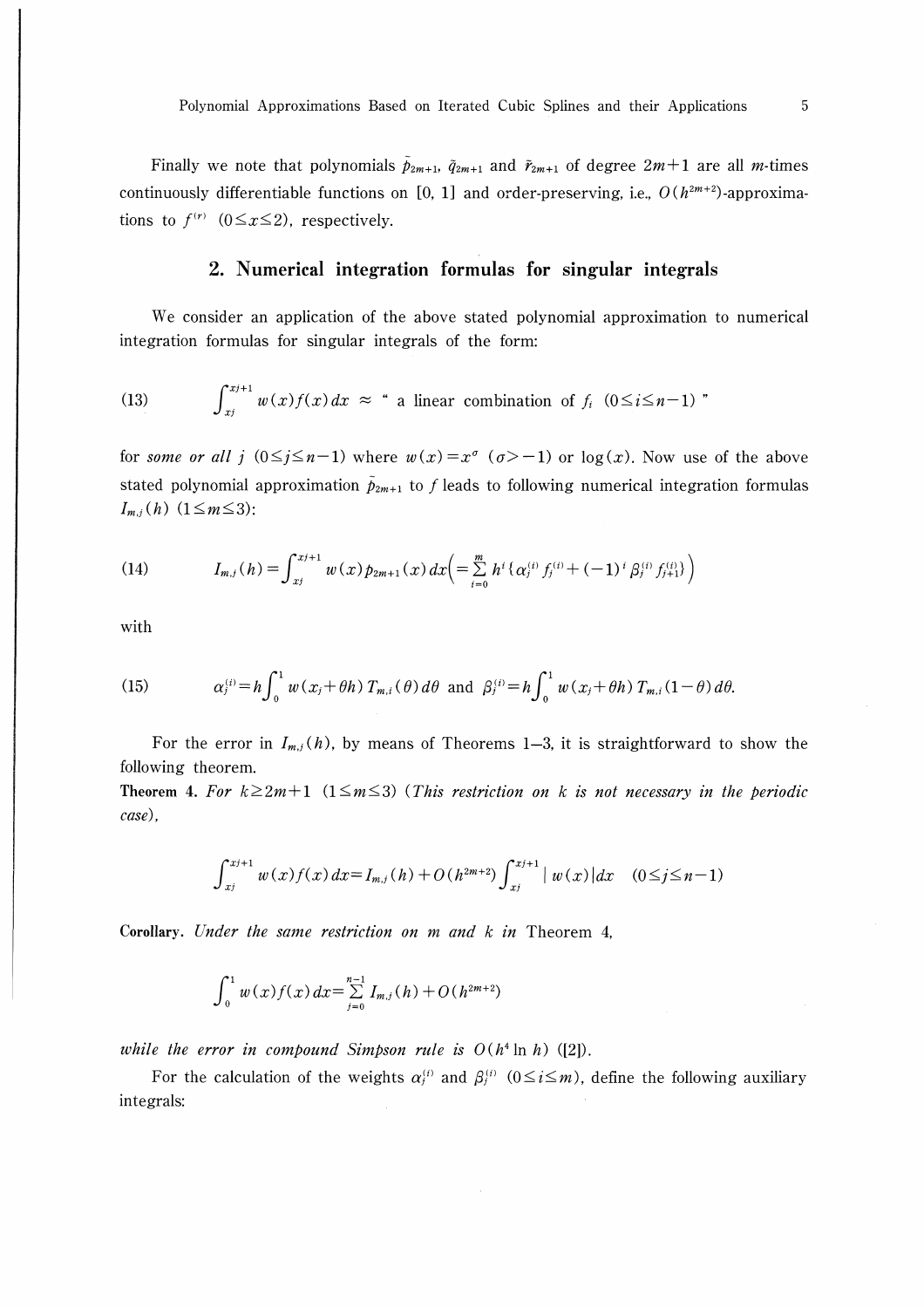(16) 
$$
c_j^{(i)} = h \int_0^1 \theta^i w(x_j + h\theta) d\theta \quad (0 \le i \le 2m+1)
$$

which can be evaluated by means of the following recurrence formulas:

(i) for 
$$
w(x) = x^{\alpha}
$$
 ( $\alpha > -1$ ),  $(1+\alpha) c_j^{(0)} = x_{j+1}^{(1+\alpha)} - x_j^{(1+\alpha)}$   
\n( $i+1+\alpha$ )  $c_j^{(i)} = x_{j+1}^{(1+\alpha)} - ij c_j^{(i-1)}$  ( $1 \le i \le 2m+1$ )

 $(17)$ 

(ii) for 
$$
w(x) = \log(x), c_j^{(0)} = x_{j+1} \log(x_{j+1}) - x_j \log(x_j) - h
$$
  
\n $(i+1) c_j^{(i)} = x_{j+1} \log(x_{j+1}) - h - ij c_j^{(j-1)} + ih/(i+1)$   $(1 \le i \le 2m+1).$ 

Then, the weights in the integration formulas  $I_{m,j}(h)$  ( $1 \leq m \leq 3$ ) can be represented in terms of  $c_j^{(i)}$   $(0 \le i \le 2m+1)$ :

(18) 
$$
i! \alpha_j^{(i)} = \sum_{r=m+1}^{2m+1} \mu_m(i, r) c_j^{(i)} \text{ and } i! \beta_j^{(i)} = \sum_{r=m+1}^{2m+1} \lambda_m(i, r) c_j^{(i)}.
$$

 $\hat{\mathcal{A}}$ 

Here values of  $\mu_m(i, r)$  and  $\lambda_m(i, r)$   $(1 \leq m \leq 3; i \leq m+1 \leq r \leq 2m+1)$  are given in Table 1.

|                 | $\mu_1$ $(i, r)$                         |                | $\lambda_1$ $(i, r)$ |                |       | $\mu_2$ $(i, r)$ |                |                | $\lambda_2$ $(i, r)$ |              |
|-----------------|------------------------------------------|----------------|----------------------|----------------|-------|------------------|----------------|----------------|----------------------|--------------|
| $i\backslash r$ | $\overline{2}$                           | 3              | $\overline{2}$       | 3              | 3     | $\overline{4}$   | $\overline{5}$ | 3              | $\overline{4}$       | 5            |
| $\overline{0}$  | $-3$                                     | $\overline{2}$ | 3                    | $-2$           | $-10$ | 15               | $-6$           | 10             | $-15$                | 6            |
| $\mathbf{1}$    | $-2$                                     | 1              | $\mathbf{1}$         | $-1$           | $-6$  | 8                | $-3$           | $\overline{4}$ | $-7$                 | 3            |
| $\overline{2}$  |                                          |                |                      |                | $-3$  | 3                | $-1$           | $\mathbf{1}$   | $-2$                 | $\mathbf{1}$ |
|                 | Table 1 (continued)                      |                |                      |                |       |                  |                |                |                      |              |
|                 | $\lambda_3$ $(i, r)$<br>$\mu_3$ $(i, r)$ |                |                      |                |       |                  |                |                |                      |              |
| $i\backslash r$ | $\overline{4}$                           | 5              | 6                    |                |       |                  | $\overline{4}$ | 5              | 6                    | 7            |
| $\overline{0}$  | $-35$                                    | 84             | $-70$                | 20             |       |                  | 35             | $-84$          | 70                   | $-20$        |
| $\mathbf{1}$    | $-20$                                    | 45             | $-36$                | 10             |       |                  | 15             | $-39$          | 34                   | $-10$        |
| $\overline{2}$  | $-10$                                    | 20             | $-15$                | $\overline{4}$ |       |                  | 5              | $-14$          | 13                   | $-4$         |
| 3               | $-4$                                     | 6              | $-4$                 | 1              |       |                  | $\mathbf{1}$   | $-3$           | 3                    | -1           |

Table 1. Values of  $\mu_m$  and  $\lambda_m$  ( $1 \le m \le 3$ ).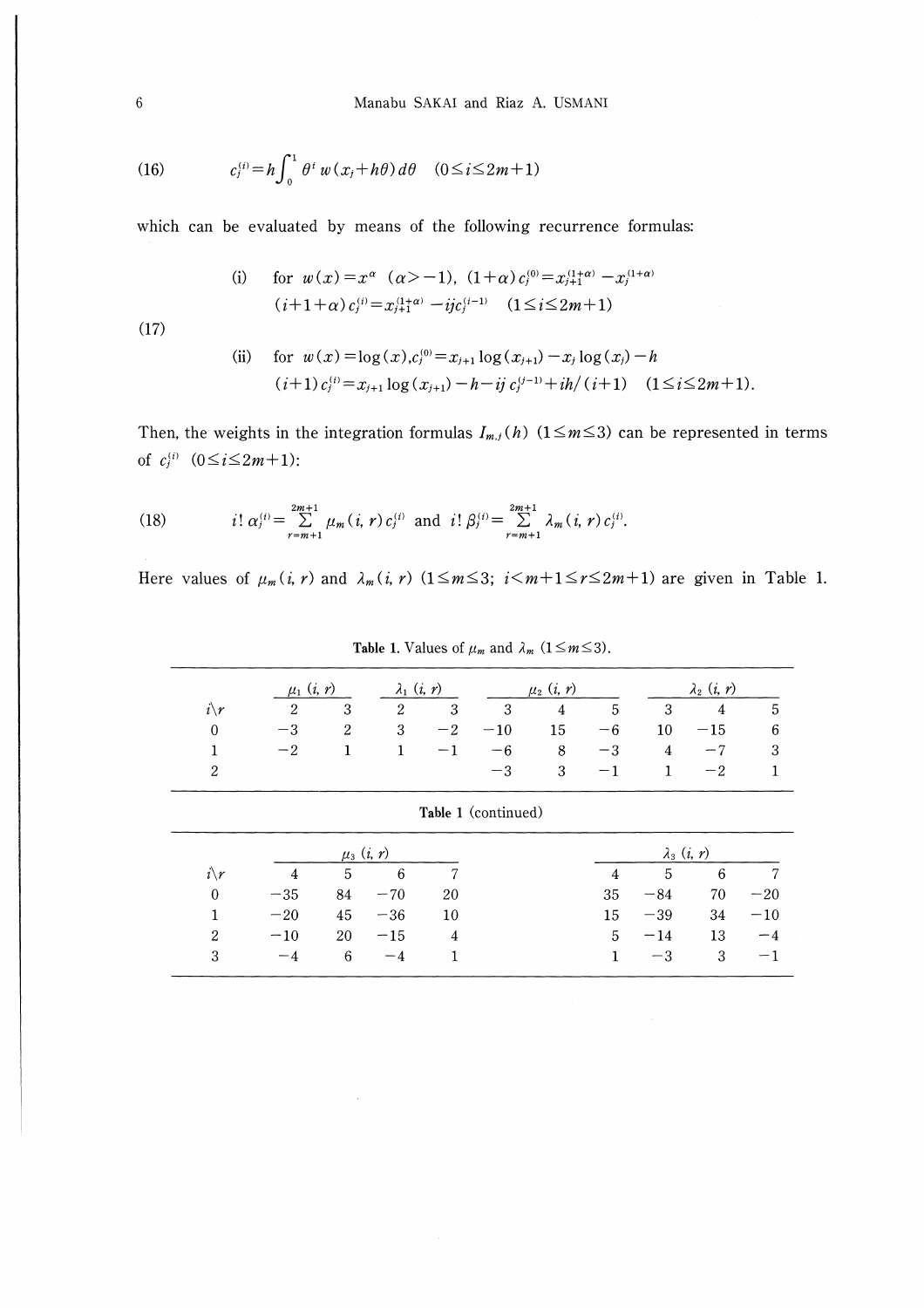## 3. Numerical Examples

First we consider an application of the above stated methods by taking some examples  $f(x)=1/(1+25x^2)$  (-1≤x≤1) (or  $1/(1+100(x-1/2)^2)$ :  $0\leq x\leq 1$ ) and sin(4 $\pi x$ ) ( $0\leq x\leq 1$ ). In Table 2-4, we give the observed maximum absolute errors of the function, first and second derivative values at mid-points where  $a-b=a\times 10^{-b}$ . Methods I-III mean the ones by use of  $\tilde{p}_{2m+1}$ ,  $\tilde{q}_{2m+1}$  and  $\tilde{r}_{2m+1}$  (1≤m≤3), respectively. Rates are the observed ones obtained from the numerical results with  $n=64$  and 128 while the figures in parentheses are the predicted ones given in Theorems 1-3.

Table 2 The observed maximum absolute errors of the function values at mid-points.

|             |            | $1/(1+25x^2)$ : $-1 \leq x \leq 1$ |            | $\sin(4\pi x): 0 \leq x \leq 1$ |             |             |
|-------------|------------|------------------------------------|------------|---------------------------------|-------------|-------------|
| $n\$ Method |            | П                                  | Ш          |                                 | Н           | Ш           |
| 16          | $3.79 - 2$ | $5.67 - 2$                         | $3.94 - 2$ | $1.06 - 3$                      | $5.41 - 5$  | $8.17 - 6$  |
| 32          | $6.47 - 4$ | $2.02 - 4$                         | $1.55 - 4$ | $6.31 - 5$                      | $1.11 - 6$  | $2.99 - 8$  |
| 64          | $4.02 - 5$ | $1.37 - 6$                         | $3.09 - 7$ | $3.89 - 6$                      | $1.83 - 8$  | $1.15 - 10$ |
| 128         | $2.38 - 6$ | $2.57 - 8$                         | $1.76 - 9$ | $2.42 - 7$                      | $2.90 - 10$ | $4.47 - 13$ |
| rate        | 4.1(4)     | 5.7(6)                             | 7.5(8)     | 4.0(4)                          | 6.0(6)      | 8.0(8)      |

Table 3 The observed maximum absolute errors of the first derivatives at mid-points.

|             | $1/(1+25x^2)$ : $-1 \leq x \leq 1$ |            |            | $\sin(4\pi x): 0 \leq x \leq 1$ |            |             |  |
|-------------|------------------------------------|------------|------------|---------------------------------|------------|-------------|--|
| $n\$ Method |                                    | Ш          | Ш          |                                 |            | Ш           |  |
| 32          | $1.04 - 1$                         | $7.27 - 2$ | $5.56 - 2$ | $2.45 - 3$                      | $8.75 - 5$ | $3.14 - 5$  |  |
| 64          | $5.69 - 3$                         | $1.26 - 3$ | $3.00 - 4$ | $1.52 - 4$                      | $1.37 - 6$ | $8.31 - 9$  |  |
| 128         | $3.12 - 4$                         | $1.97 - 5$ | $1.47 - 6$ | $9.53 - 6$                      | $2.14 - 8$ | $3.24 - 11$ |  |
| rate        | 4.2(4)                             | 6.0(6)     | 7.7(8)     | 4.0(4)                          | 6.0(6)     | 8.0(8)      |  |

Table 4

The observed maximum absolute errors of the second derivatives at mid-points.

| $1.03 - 7$  |
|-------------|
| $4.00 - 10$ |
| 8.0(8)      |
|             |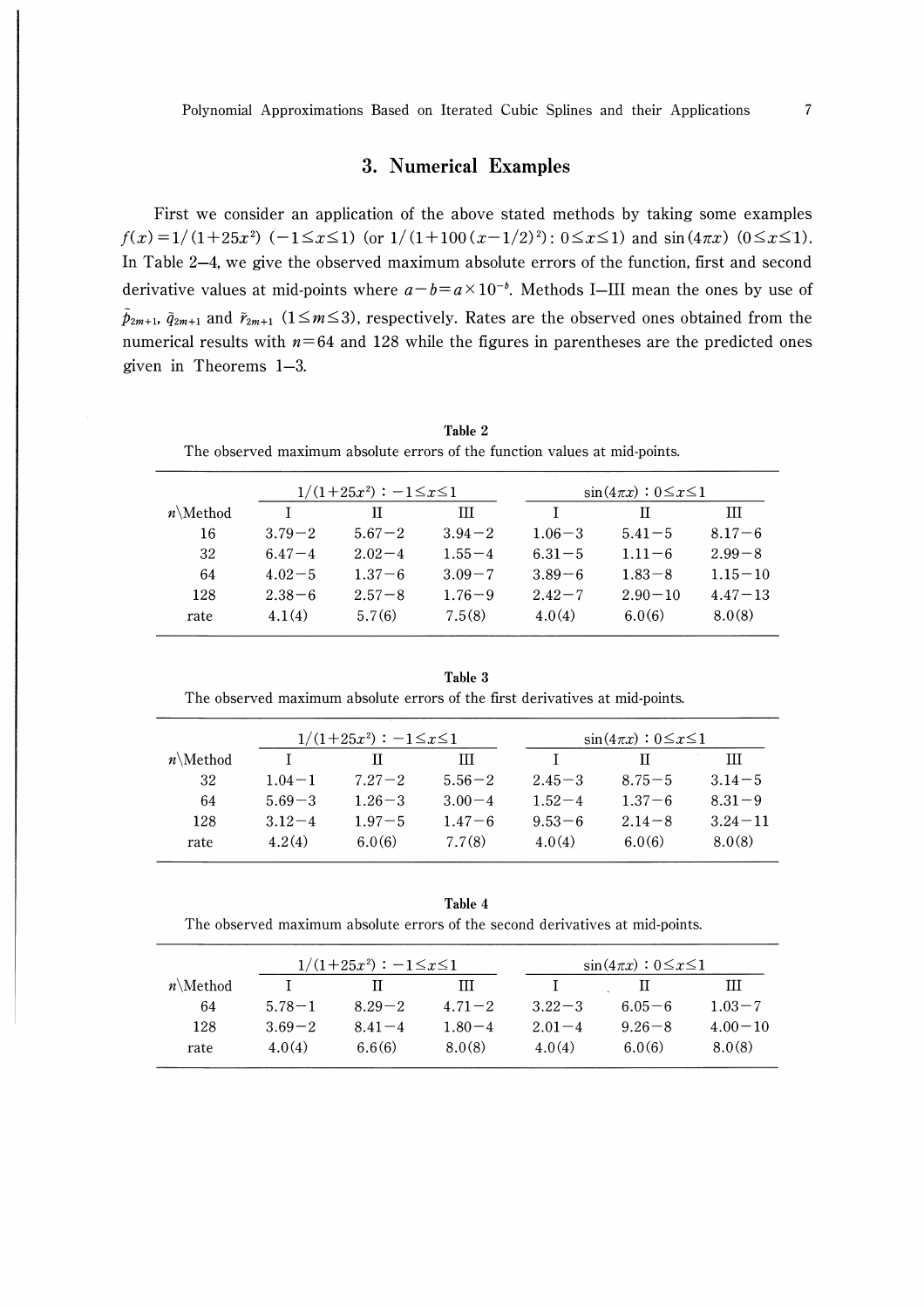Next we consider an application of the numerical integration formulas  $I_{m,i}(h)$  (1≤m≤3) for the weight function  $w(x) = 1/\sqrt{x}$  or log(x). In the following Tables 5-6, we give the observed absolute errors of the integration formulas on subintervals and the whole interval [0, 1] in the case when  $f(x) = \exp(5x)$ . The rates are the ones from the numerical results with  $n=32$  and 64 while figures in parentheses are the theoretical ones given in Theorem 4. Note that the observed maximum absolute errors of the integration formulas on subintervals occurred at node points bounded away from  $x=0$ . In comparison with the proposed methods in [3], the errors in the cases when  $(w, f) = (1/\sqrt{x}, \exp(x))$  and  $(\log(x), \exp(x))$  are 9.32-7 and 8.89-7 ( $n=400$ ), while the errors of our methods (1≤ $m≤3$ ) are 5.94-8, 2.93-11,  $3.15-14$  and  $2.76-8$ ,  $1.36-11$ ,  $1.47-14$  ( $n=16$ ), respectively. Taking into account of these results, our methods would be of much use in the case when a finer mesh is not acceptable.

|                 |            | $w(x)=1/\sqrt{x}$ | $w(x) = \log(x)$ |            |             |             |
|-----------------|------------|-------------------|------------------|------------|-------------|-------------|
| $n\backslash m$ |            |                   | 3                |            |             | З           |
| 16              | $1.03 - 4$ | $1.08 - 6$        | $2.90 - 7$       | $9.92 - 6$ | $1.30 - 7$  | $1.10 - 7$  |
| 32              | $3.55 - 6$ | $1.08 - 8$        | $3.02 - 10$      | $3.16 - 7$ | $9.85 - 10$ | $3.27 - 11$ |
| 64              | $1.16 - 7$ | $8.93 - 11$       | $2.50 - 13$      | $9.91 - 9$ | $7.66 - 12$ | $1.60 - 14$ |
| rate            | 4.9(5)     | 6.9(7)            | 10.2(9)          | 5.0(5)     | 7.0(7)      | 11.0(9)     |

Table 5 The observed maximum absolute errors of the integration formulas on subintervals.

Table 6 The observed absolute errors of the integration formulas on the whole interval [0, lj.

|                 |            | $w(x)=1/\sqrt{x}$ |             | $w(x) = \log(x)$ |             |             |
|-----------------|------------|-------------------|-------------|------------------|-------------|-------------|
| $n\backslash m$ |            | 2                 | З           |                  |             | 3           |
| 16              | $4.38 - 4$ | $5.23 - 6$        | $5.04 - 7$  | $9.85 - 5$       | $1.14 - 6$  | $1.12 - 7$  |
| 32              | $2.81 - 5$ | $8.77 - 8$        | $6.55 - 10$ | $6.25 - 6$       | $1.95 - 8$  | $1.14 - 10$ |
| 64              | $1.77 - 6$ | $1.37 - 9$        | $1.65 - 12$ | $3.93 - 7$       | $3.03 - 10$ | $3.43 - 13$ |
| rate            | 4.0(4)     | 6.0(6)            | 8.6(8)      | 4.0(4)           | 6.0(6)      | 8.4(8)      |

#### References

- 1. J. Ahlberg, E. Nilson and J. Walsh, Theory of Splines and Their Applications, Academic Press, New York, 1967.
- 2. K. Atkinson, An Introduction to Numerical Analysis, John Wiley & Sons, New York, 1978.
- 3. J. Bohman and Carl-Erik Froberg, On numerical computation of singular integrals, BIT 24 (1984), 113-116.